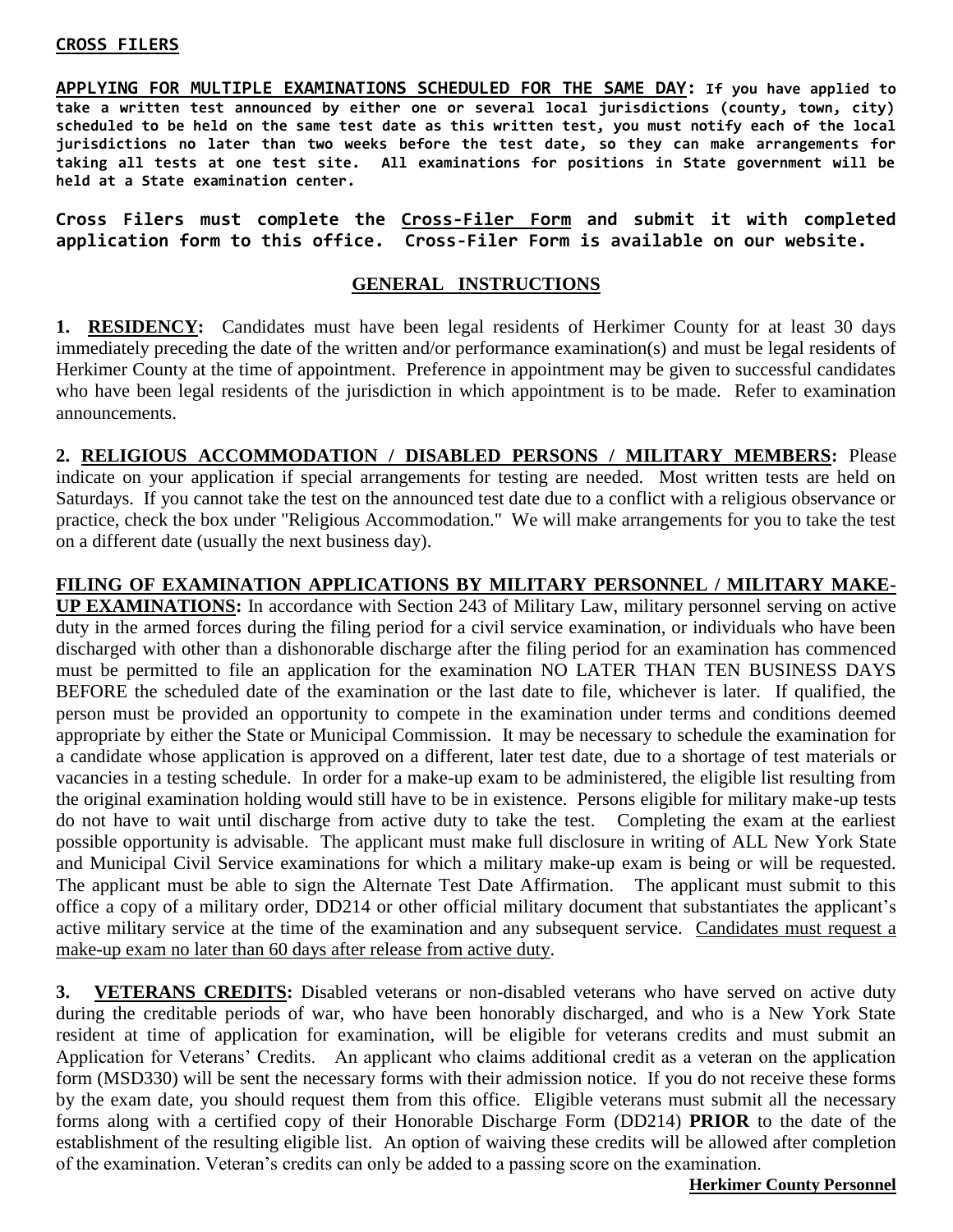**SPECIAL NOTICE TO ACTIVE DUTY MEMBERS OF THE ARMED FORCES:** Effective January 1, 1998, the State Constitution was amended to permit a candidate currently in the armed forces to apply for and be conditionally granted veteran's credit in examinations. Any candidate who applies for such credit must provide proof of military status to receive the conditional credit. No credit may be granted after the establishment of the list. It is the responsibility of the candidate to provide accurate documentary proof indicating that the service was in time of war, as defined in Section 85 of Civil Service Law, and that the candidate received an honorable discharge or was released under honorable conditions in order to be certified at a score including veteran's credits. You must request them in the space provided on the application form (MSD330).

**4.** In conformance with Section 85-a of the Civil Service Law, children of firefighters and police officers killed in the line of duty shall be entitled to receive an additional ten points in a competitive examination for original appointment in the same municipality in which his or her parent has served. If you are qualified to participate in this examination and are a child of a firefighter or police officer killed in the line of duty in this municipality, please inform this office of this matter when you submit your application for examination. A candidate claiming such credit has a minimum of two months from the application deadline to provide the necessary documentation to verify additional credit eligibility. However, no credit may be added after the eligible list has been established.

**5. APPLICATIONS: The application is part of your examination.** Unless otherwise indicated on this announcement, the candidate shall complete one Application for Examination or Employment form (MSD330) for **EACH** examination he/she wishes to take. **No copies, or faxed applications will be accepted, only originally signed (in ink) forms.** Applicants must answer every question on the application form and make sure that the application is complete in all respects. **INCOMPLETE APPLICATIONS WILL BE DISAPPROVED.** All applications shall be filed with the Herkimer County Personnel Department. Applications are available by mail, in person, or can be downloaded and printed from our website [www.herkimercounty.org](http://www.herkimercounty.org/) . This office reserves the right to reject for lateness, applications filed after the advertised filing deadline. The Herkimer County Personnel/Civil Service office does not make formal acknowledgment of the receipt of an application or take responsibility for non-delivery or postal delay.

APPLICATION DEADLINE POLICY: All applications along with application fees or proofs of waiver must be submitted to the Herkimer County Department of Personnel before the close of business on the date of last file as listed on the Examination announcement. Applications received via U.S. Mail will be accepted only if postmarked on or before the Application Deadline. Applications that are received through inter-office mail after the Application Deadline or that are submitted to any other department, office or agency and are not received in the Herkimer County Personnel Department by the Application Deadline will not be accepted.

# **6. PROMOTION EXAMS**: Promotion exams are subject to CSL Sec 52.9 **"Increase in salary as a promotion"**

**7. COLLEGE DEGREE/CREDIT**: If your degree and/or college credit was awarded by an educational institution outside of the United States and its territories, you must provide independent verification of equivalency. For a list of acceptable companies who provide this service, you can log on to [http://www.cs.ny.gov/announ/mainpages/degrees.htm](http://www.cs.state.ny.us/announ/mainpages/degrees.htm) . That website has a listing of evaluation companies that have been approved by the National Association of Credential Evaluation Services. These companies will conduct the research needed to determine if an individual's degree is from a credentialed institution. You are responsible for paying the required evaluation fee. The National Association of Credential Evaluation Services' web site is [www.naces.org](http://www.naces.org/) .

**8. SPECIAL REQUIREMENT for Appointment in School Districts and BOCES**: Per Chapter 180 of the Laws of 2000, and by Regulations of the Commissioner of Education, to be employed in a position designated by a school district or BOCES as involving direct contact with students, a clearance for employment from the State Education Department is required.

#### **Herkimer County Personnel**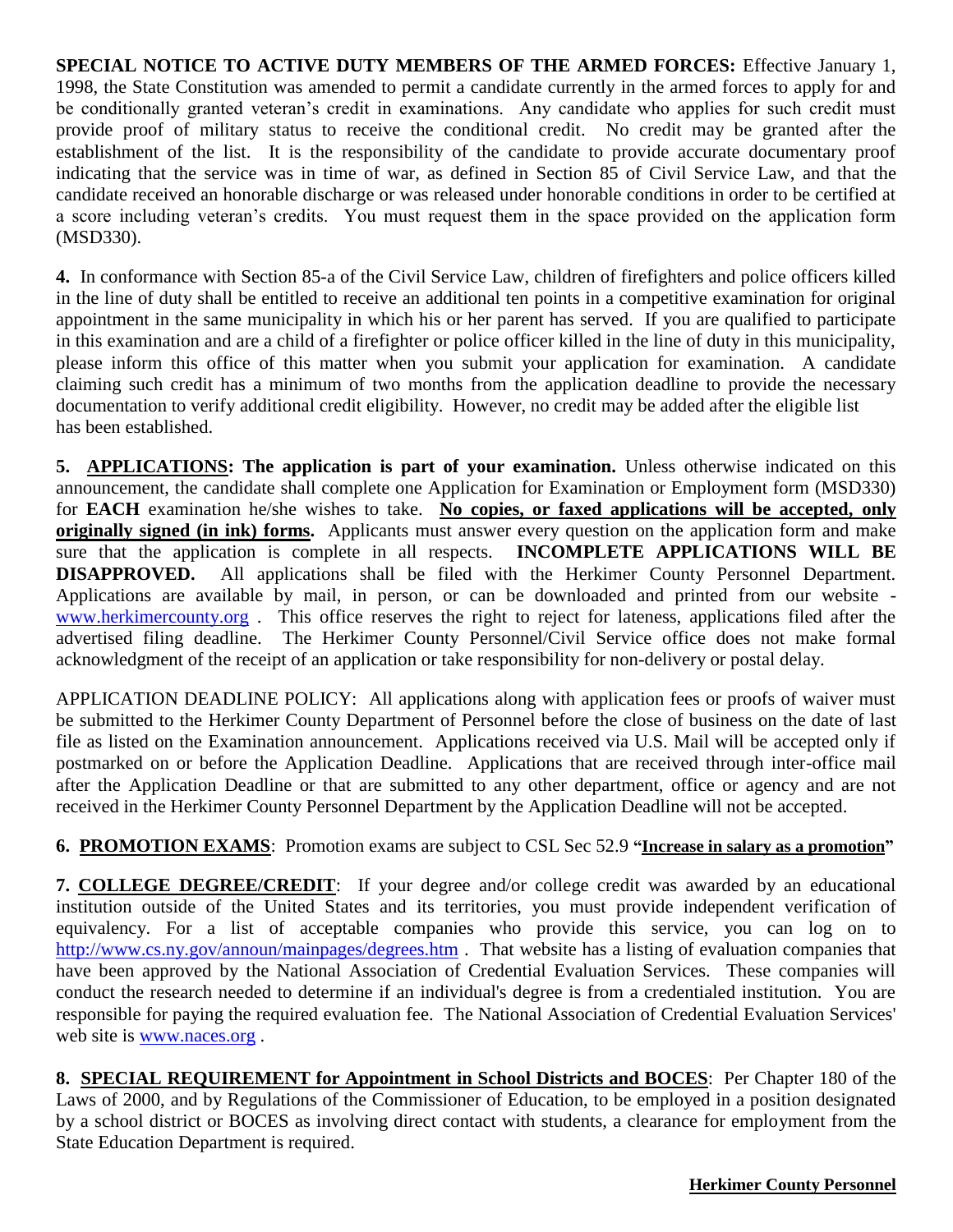**9. FILING FEE:** Although a separate application is required for each examination number, candidates applying for more than one examination may pay all fees with a single money order. The filing fee must accompany the application(s) for each separately numbered examination (open-competitive, promotion and non-competitive promotion) for which the candidate applies. Refer to the exam fee schedule and the exam announcement.

**APPLICATION FEE WAIVER:** A waiver of application fee will be allowed if you are unemployed and primarily responsible for the support of a household. In addition, a waiver of application fee will be allowed if you are determined eligible for Medicaid, or receiving Supplemental Security Income payments, or Public Assistance (Temporary Assistance for Needy Families/Family Assistance or Safety Net Assistance) or are certified Job Training Partnership Act/Workforce Investment Act eligible through a State or local social service agency. **All claims for application fee waiver are subject to verification. If you can verify eligibility for application fee waiver, complete an "Application Fee Waiver Request and Certification Form" and submit it with your application by the close of business on the Application Deadline as listed on the Examination Announcement.**  The form is available on our website @ [www.herkimercounty.org](http://www.herkimercounty.org/), Personnel Department or in the Personnel Office.

**10. ADMISSION NOTICE:** Approved candidates will be notified when and where to appear for the examination. No one will be admitted to the examination without the official admission notice. If an applicant is disapproved, due notice will be sent. IF YOU HAVE NOT RECEIVED YOUR ADMISSION NOTICE 3 DAYS BEFORE THE DATE OF THE WRITTEN AND/OR PERFORMANCE TEST, NOTIFY THIS OFFICE IMMEDIATELY (315-867-1115).

**11. ALTERNATE TEST DATES:** In certain circumstances that fall under the Alternate Test Date Policy established by this department, an alternate test date may be arranged; policy is available on our website.

**12. EMERGENCIES:** If an emergency prevents you from appearing for the examination, please notify this office no later than Tuesday following the Saturday scheduled test date, providing verifiable documentation of the reason.

**13. ELIGIBLE LISTS:** Appointments from an eligible list must be made from the top three candidates willing to accept appointment. The duration of an eligible list may be fixed for a minimum period of 1 year up to a maximum period of 4 years.

**14. ADDRESS CHANGE:** Failure to notify this office of a change of address may result in disqualification for examination or certification for appointment following examination. No attempt will be made to locate candidates who have moved. Complete the "Change of Address Notification Form" and submit to this office; form is available on our website.

**15.** Candidates must be medically and physically capable of performing the duties of the position and may be required to take examinations to establish this condition.

**16. Background Investigation:** Applicants may be required to undergo a State and national criminal history background investigation, which will include a fingerprint check, to determine suitability for appointment. Failure to meet the standards for the background investigation may result in disqualification.

**17.** Federal and State Law prohibit discrimination because of age, race, creed, color, religion, national origin, gender, sexual orientation, disability, marital status, or arrest and/or criminal conviction record unless based upon a bona fide occupational qualification or other exception.

**18. CALCULATORS:** Unless specifically prohibited, candidates are permitted to use QUIET, hand-held, solar- or battery- powered calculators. Devices with typewriter keyboards, such as computers, spell-checkers, personal digital assistants, address books, language translators, dictionaries, and any similar devices are PROHIBITED. The use of books or other reference material is PROHIBITED. Refer to examination announcements.